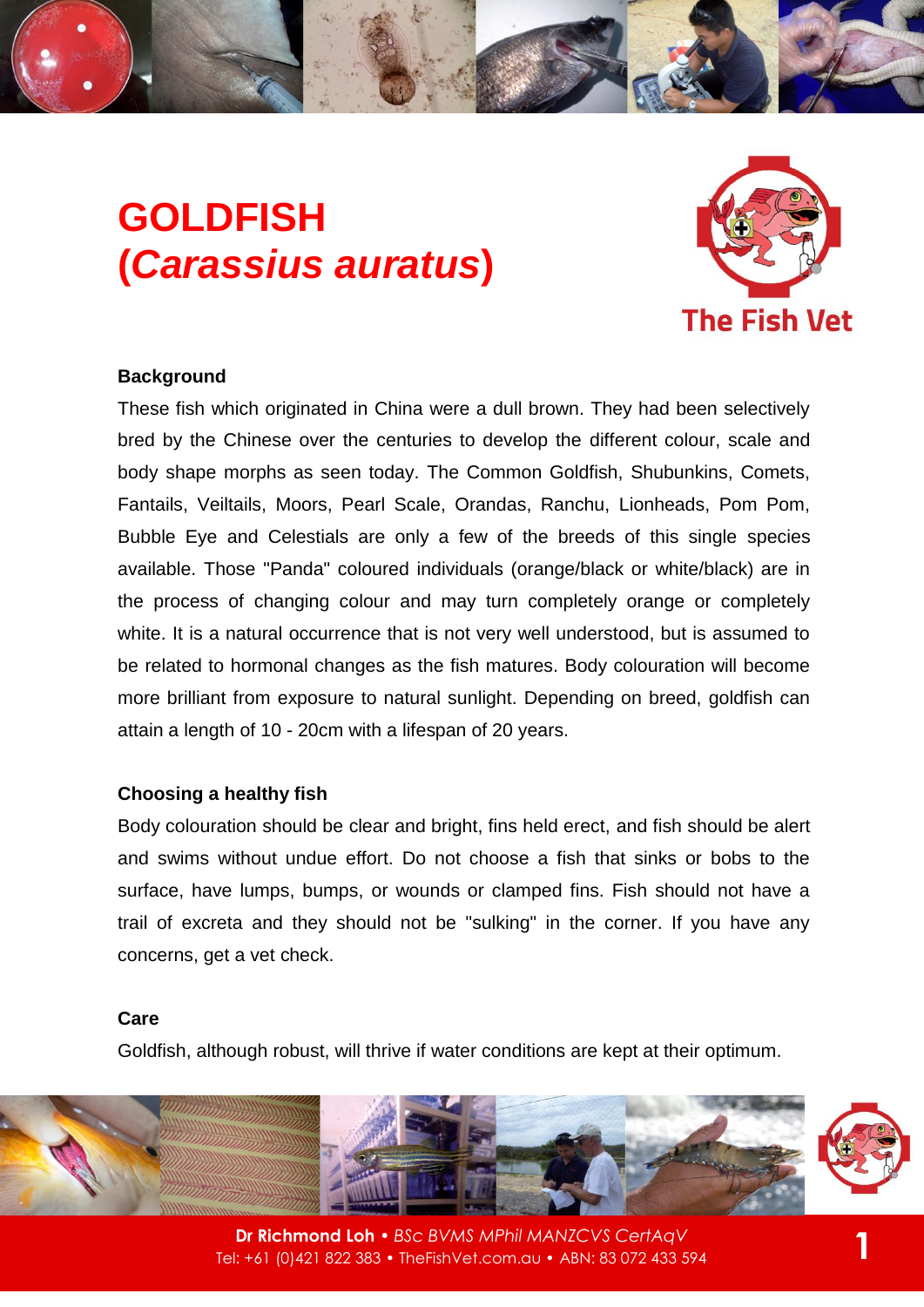They prefer temperatures between 20-26°C, a pH of 7.0-7.5 and a water hardness of 150ppm. Tests can be performed on your tap water to check its suitability for goldfish. If there are deficiencies, water conditioners are available. Because goldfish are heavy feeders and produce a lot of waste, efficient filtration of a suitable size is needed to maintain water quality and for aeration. 25-50% partial water change is recommended every 1-2 weeks in conjunction with a gravel clean. The filters should be rinsed lightly in a bucket of tank water when it gets clogged up or monthly (whichever occurs first).

# **Reproduction**

This is only possible when fish are sexually mature, at about a year of age. Males develop breeding tubercles on the operculum (gill covers) and along the first ray of the pectoral fins, whilst females are more plump. They are egg scatterers, whereby the male is often seen chasing the females at spring time (coinciding with elevated temperatures after a cool break), the females are stimulated to expel her eggs and the male fertilizes them with his milt. There is no parental care, in fact, these eggs or newly hatched fry may be predated upon by their own parents. Bushy plants or spawning mops should be used along the sides of the tank or pond during these times, and the eggs removed and raised separately.

#### **Diet**

Goldfish feed at all levels of the aquarium and will accept most foods. However, their diet should contain a high carbohydrate level. Small floating pellets are best in terms of keeping that tank clean as excess food can be easily removed. The smaller size pellets also ensures that all fish get their share. It is important not to overfeed as it could cause indigestion and/or contaminate the tank. Food intake of a fish is about 1% of its body weight. A rule of thumb in goldfish is to feed only as much as the size of its eye. Feed 2-3 times daily. For variety, this diet can be supplemented



**Dr Richmond Loh** • *BSc BVMS MPhil MANZCVS CertAqV* Tel: +61 (0)421 822 383 • TheFishVet.com.au • ABN: 83 072 433 594 **2**